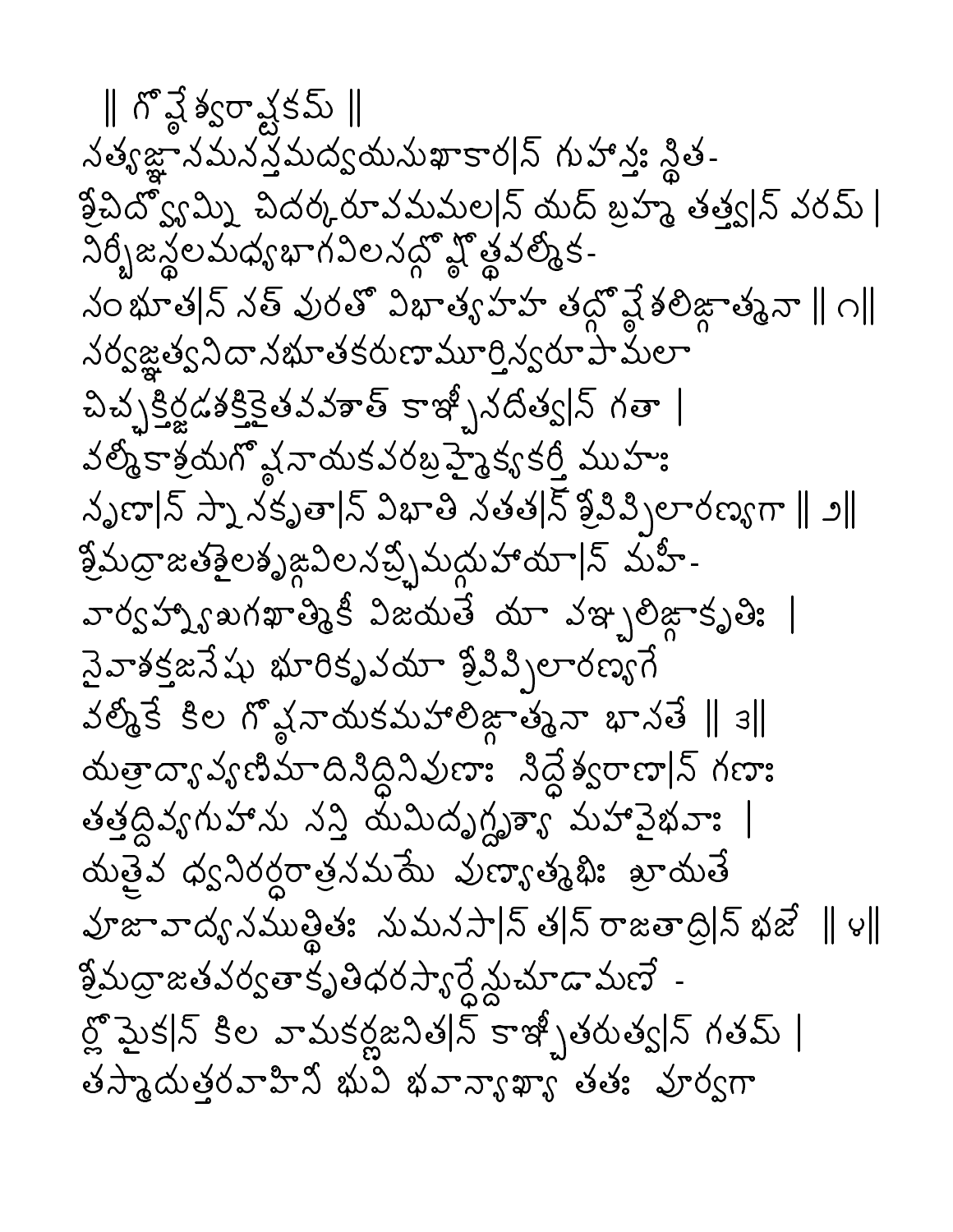Encoded by Sridhar - Seshagiri seshagir@egr.msu.edu goShTheshvarAShTaka.n is from a group of short poems of modern

times from Coimbatore. goShTheshvara figuring in this hymn is